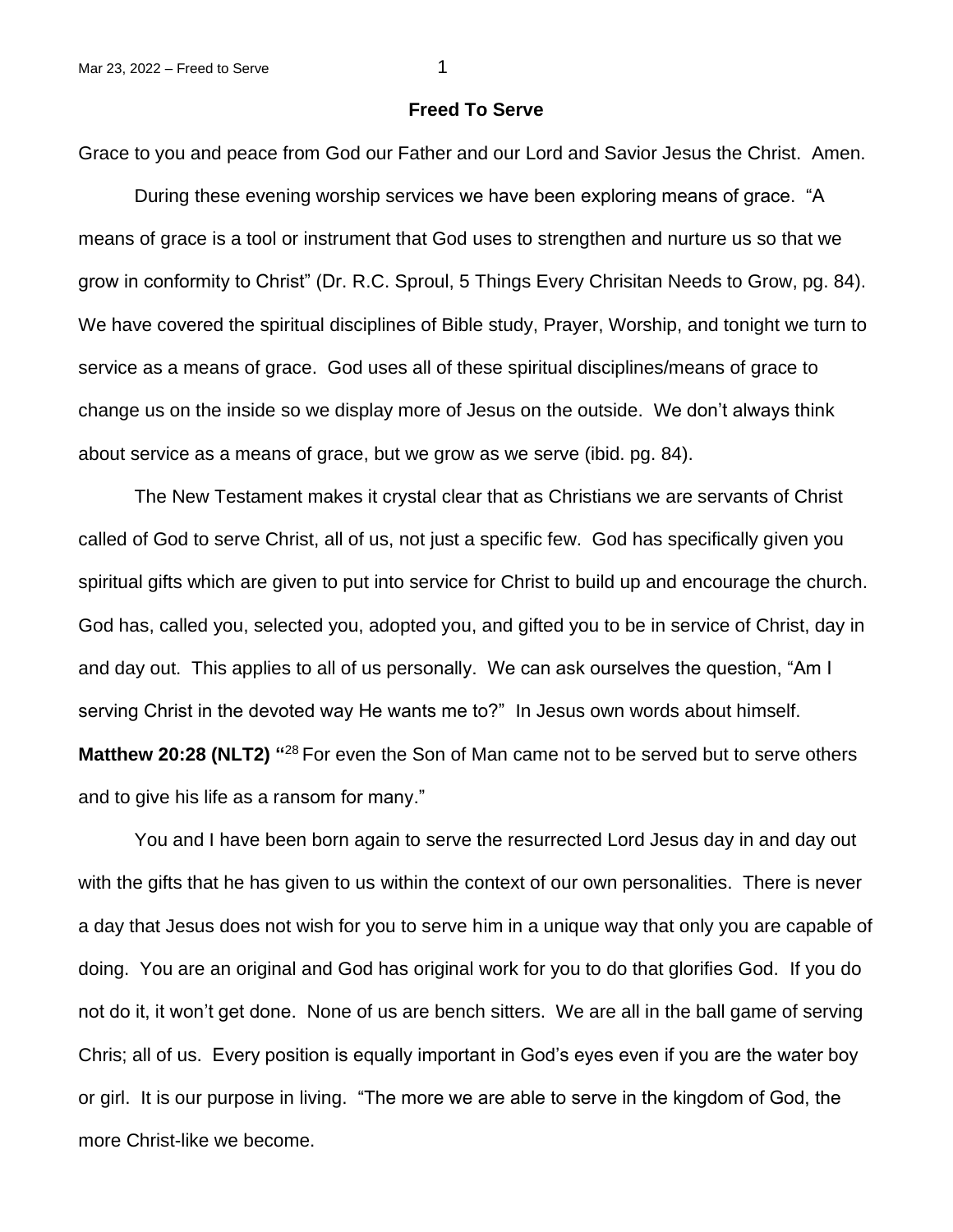An act of serving Christ that I will never forget involved the president of the college I attended. The president's name is Dr. David L. McKenna. Important people often include their middle initial in their title and Dr. McKenna has been an extremely important person in higher education for the last 50 plus years. At one time he was the youngest college president in the nation at Spring Harbor college. He was second in line to become Secretary of Education under Ronald Regan. Bill Bennet was the finalist instead. This is my point. I saw Dr. McKenna get out of his car and begin walking toward his office. On the ground in front of him was a piece of paper. He stopped, picked it up, looked at it and threw it away. Then he turned around to see if anyone saw him and he was rather embarrassed that I had seen him do this simple act of service unto Christ. He looked at me and laughed and went on his way. That automatic response of service has stayed with me for 44 years. None of us are too important to serve Christ in ways, not to show off but out of love for Christ and His kingdom. None of us are above any act of service.

Not that long ago at the farm my brother asked me to sweep out a particular part of a huge barn. It had to be done. I could have said, "No Mike, you do it." I'm a senior pastor of an important church and I am above doing such menial labor. I actually enjoyed doing it. One thing full time ministry does for you is it makes menial labor an absolute joy. A total change from dealing with the most serious aspects of life. Some days I would much rather be moving a broom.

There are a group of people in the service industry of healthcare workers that I say are God's finest people. Those who do hospice work. They are with people at the most sensitive and difficult part of their lives. They help people die without pain and with dignity. They take over some of the most difficult responsibilities. It takes an exceptionally gifted person to have the wherewithal to know what to do and what to say and when to be quiet and listen, doing their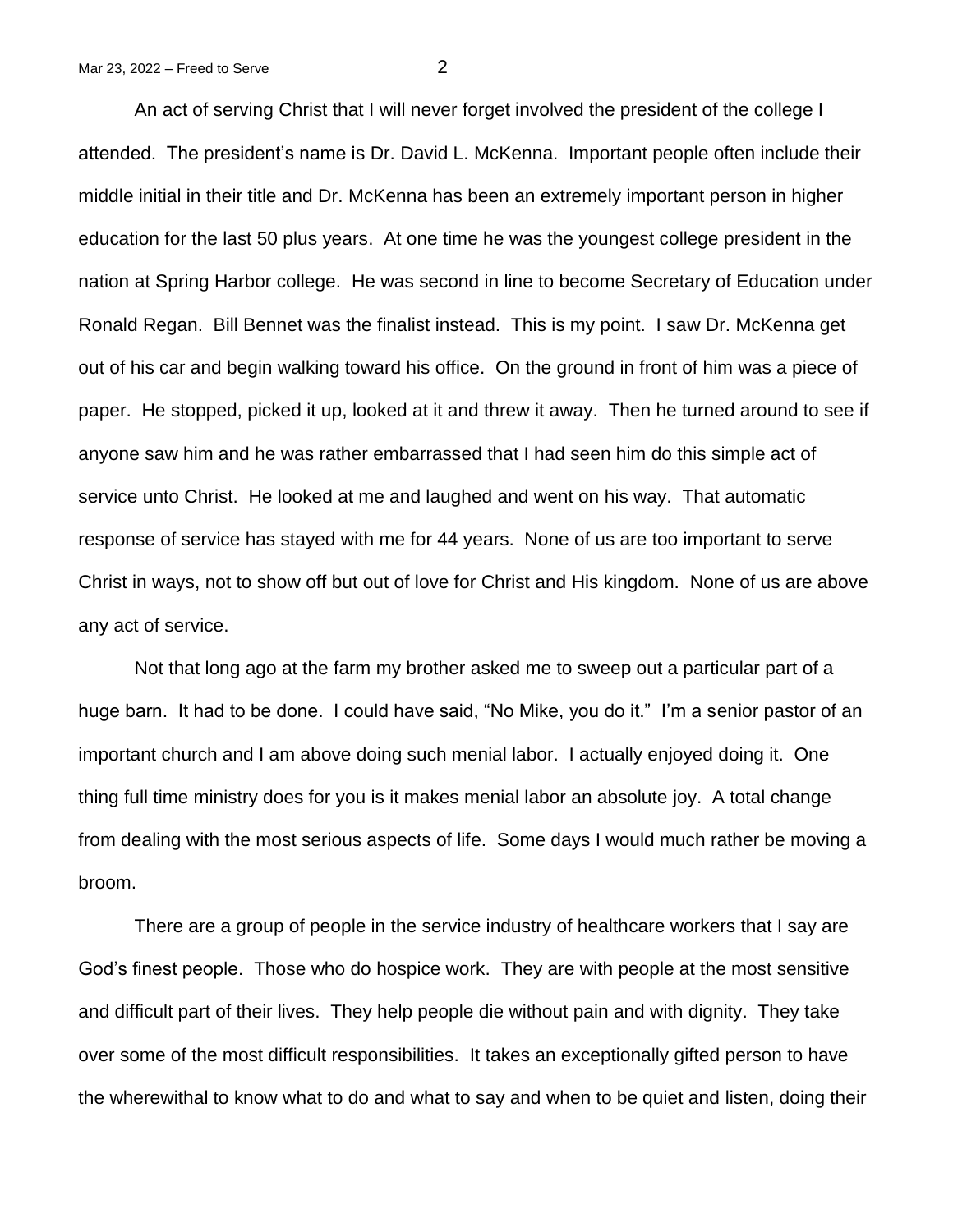work as unto the Lord is absolutely amazing. I cannot say enough good about them. They are instruments of God's grace called to serve in a rather unique and caring way.

"Service is not an optional aspect of the Christian life." "All believers are called to be servants of God." It may not be a professional or paid service, but each of us is to serve Christ in some way for we are servants of Christ, sent to serve (ibid pg. 85).

One of the greatest acts of God's redemption in the Old Testament was God freeing His people from the bondage of slavery in Egypt and moving them into the promise land. God called his people out of slavery, out of service to the Pharoah. "The Israelites were called out of service to Pharoah and into service to God" (ibid. pg. 87).

Jesus Christ, our deliverer, has freed us from the bondage to Satan, sin, and self. We have experienced a change of masters from serving ourselves, sin, and Satan to serving the one and only God. "Choose this day whom you will serve." "As for me and my house, we will serve the Lord" writes Joshua.

Dr. Sproul writes "Paul's favorite description of himself was *doulos,* which means "slave" one purchased for service. He said the same applies to all believers, for all have been "bought with a price" (1 Cor 6:20). We belong to the one who has paid for us in order to redeem us and now we are called to serve Him" (Ibid. pg. 88).

Pastor, what am I to do? What does it mean for me to serve the Lord, to put myself in service of the Lord Jesus Christ? The answer is quite simple. Do your work as a service unto the Lord God. How is your attitude at work, at school? Do you walk around with your head down feeling, "woe is me?" Or do you do your work with energy, having a grateful heart that you have a job, doing your work as unto the Lord, with a contagious attitude of enjoyment. Do you display the fruit of the Spirit at work, at school, love, joy, peace, patience, kindness, goodness, faithfulness, gentleness, and self-control? I look back in horror at my examples of showing none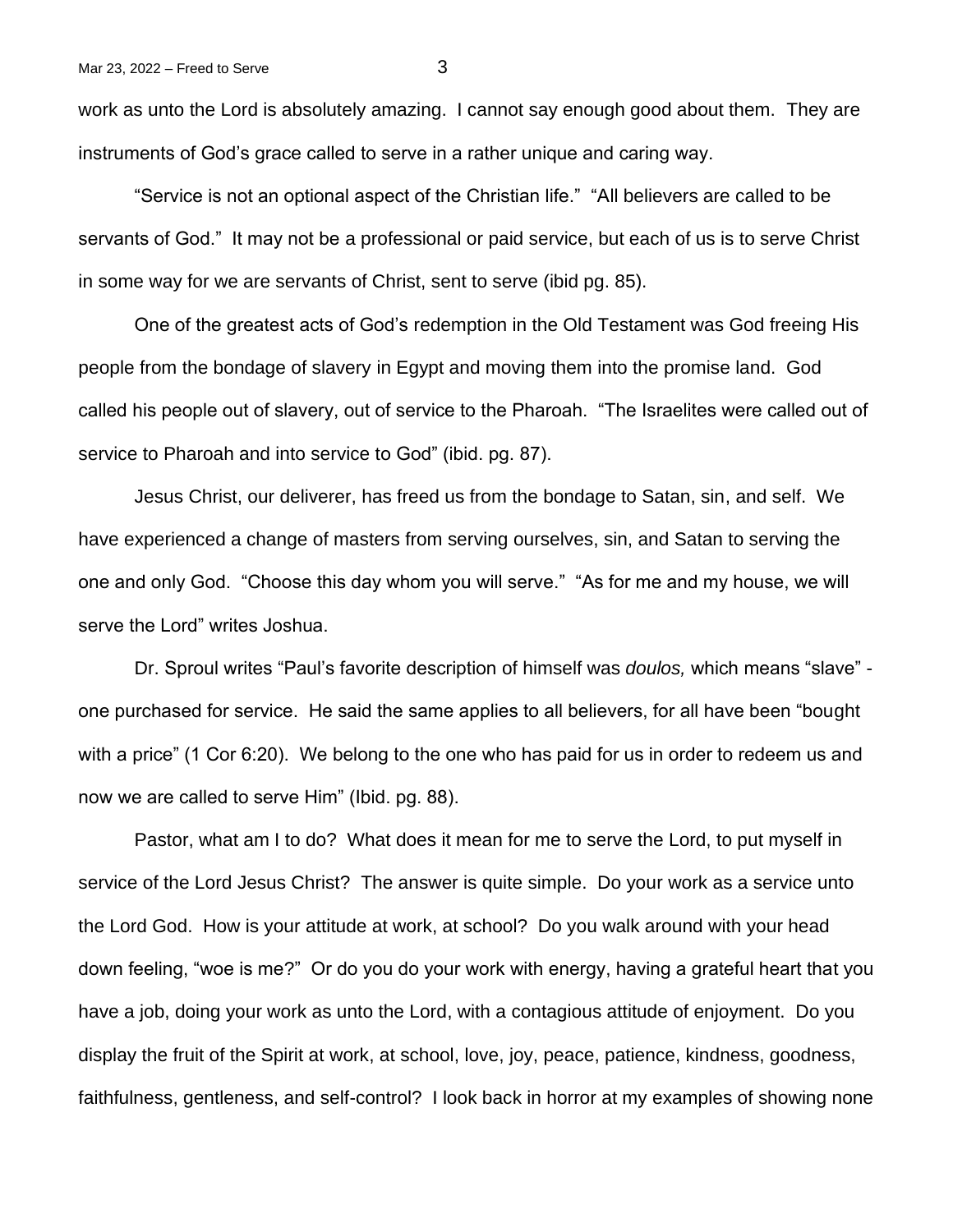of these qualities and still think I am serving Christ. How wrong I can be, just like Peter. And Jesus had to say to Peter, "Get behind me Satan."

Please acknowledge to yourself that you are gifted by God to serve God. Out of the 27 spiritual gifts, God has gifted you to put those gifts to use in service of the Lord where God has specifically placed you. Your life bears a witness.

There are some people in my life that when I see them, I light up because they always have a way of serving Christ that is contagious. They display the fruit of the Spirit. They care more about others than just taking care of themselves. They have the pleasing aroma of Christ. They have been healed of past wounds and know how to help others who have been wounded.

What are some personal applications Pastor, something that we can take home with us? I am glad you asked. Here are some practical ways we can all serve the Lord Jesus Christ and not make a big deal out of it.

1. We can serve the Lord by loving Him with our entire heart, soul, mind, and strength

2. We can serve the Lord by obeying the Lord Jesus. The Bible says obedience is better than sacrifice.

3. We can serve the Lord by doing our jobs to the best of our ability as unto the Lord God.

4. We can serve the Lord by incorporating the faith in our conversation with fellow students and coworkers.

5. We can serve God by discovering one's spiritual gifts and putting them into practice.

6. We can ask ourselves this question. "What is it about my past pains and experiences that keep me from serving the Lord more effectively in the present?

7. We accept the fact that we have been born again to serve God for service is a sacred call for every Christian.

8. Accept what the Bible calls, the priesthood of all believers. God has placed people around you and yes, you are their priest sent by God to be a minister of God's grace.